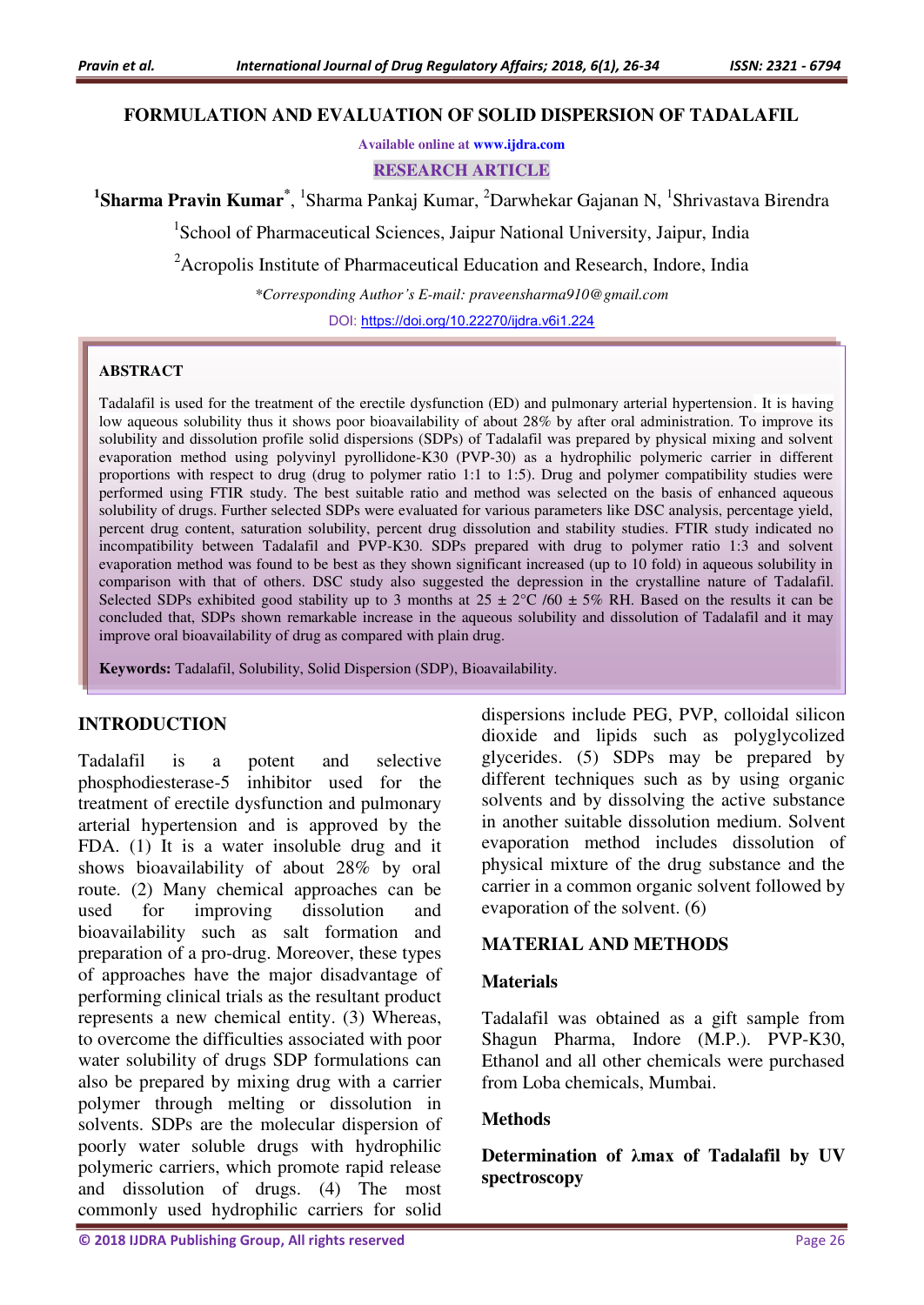Absorbance maxima or  $\lambda$ max of Tadalafil was determined by scanning its 100µg/ml solutions in ethanolic distilled water (2:8 ratio) at wavelength range of 200-400nm against blank solution on spectrum mode of double beam UV visible spectrophotometer (UV1800, Shimadzu, Japan).  $(7)$ 

# **Preparation of calibration plot of Tadalafil**

Calibration curve of Tadalafil was plotted in triplicate by preparing its standard solution in phosphate buffer pH 6.8 separately to obtain various dilutions of 2, 4, 6, 8  $&$  10 $\mu$ g/ml in standard volumetric flasks. These solutions were scanned in double beam UV visible spectrophotometer (UV1800, Shimadzu, Japan) at 281.5nm against blank and absorbance values were noted. The linear relationship was observed for the range of  $2-10\mu g/ml$  and correlation coefficient was calculated. (8)

### **FTIR analysis**

FTIR spectrum of Tadalafil, PVP-K30 and physical mixture of Tadalafil with PVP-K30 were separately recorded using FTIR spectrophotometer (FTIR-84008, Shimadzu, Japan) to study the chances of any interaction between drug and polymer. KBr pellets for sampling purposes were prepared by mixing 9mg of above mentioned sample with 300mg of KBr. Prepared samples were scanned over the wavelength range of  $4000$  to  $400 \text{cm}^{-1}$  to record the spectrums and were analyzed for compatibility and incompatibility. (9)

### **PREPARATION OF SDPs**

To enhance the aqueous solubility, SDP of Tadalafil was prepared by applying physical mixing and solvent evaporation method using PVP-K30 as hydrophilic polymeric carrier. The best combinations and method was selected on the basis of enhancement in aqueous solubility of drugs and further these were evaluated for various parameters.

# **Preparation of SDP of drugs by physical mixing**

SDP of Tadalafil was prepared by physical mixing method using PVP-K30 as hydrophilic polymeric carrier in ratio (drug: polymer) of 1:1, 1:2, 1:3, 1:4. and 1:5. Accurately weighed amount of Tadalafil and PVP-K30 was mixed in a glass mortar by trituration and then resultant mixture was passed through sieve no. 44. Prepared mixtures were stored in desiccator until used for further studies. (10,11)

### **Preparation of SDP of drugs by solvent evaporation method**

SDP of Tadalafil was prepared by solvent evaporation method using PVP-K30 as hydrophilic polymeric carrier in ratio (drug: polymer) of 1:1, 1:2, 1:3, 1:4 and 1:5. Weighed amount of Tadalafil and PVP-K30 was dissolved in 10ml of ethanol in a beaker to get a clear solution and was further stirred continuously at  $40^{\circ}$ C until complete solvent gets evaporated to obtain solid mass. Then solid mass was passed through the sieve no. 44 and stored in a desiccator until used for further studies. (11-13)

# **EVALUATION OF SDPs**

### **Percentage yield**

It is calculated to identify the efficiency of the method of preparation. The percentage practical yield of SDP of Tadalafil prepared with solvent evaporation method was determined by using the following equation (13):

Percentage yield = Practical mass (SDP) **/** Theoretical mass (drug + carrier)  $\times$  100

# **Percent drug content**

Accurately weighed quantity of SDP of Tadalafil (equivalent of 10mg of drug) was separately dissolved in ethanol. The solutions were then filtered, diluted suitably and scanned in double beam UV visible spectrophotometer (UV1800, Shimadzu, Japan) at 281.5nm to determine percent drug content using the following equation. (14)

% Drug content = Practical drug content **/**  Theoretical drug content x 100

### **Determination of saturation solubility**

Saturation solubility of SDP of Tadalafil was determined in triplicate using saturation solubility method. Excess amount of SDP was added to 10ml of phosphate buffer pH 6.8 in a glass vials. The content of vials was mixed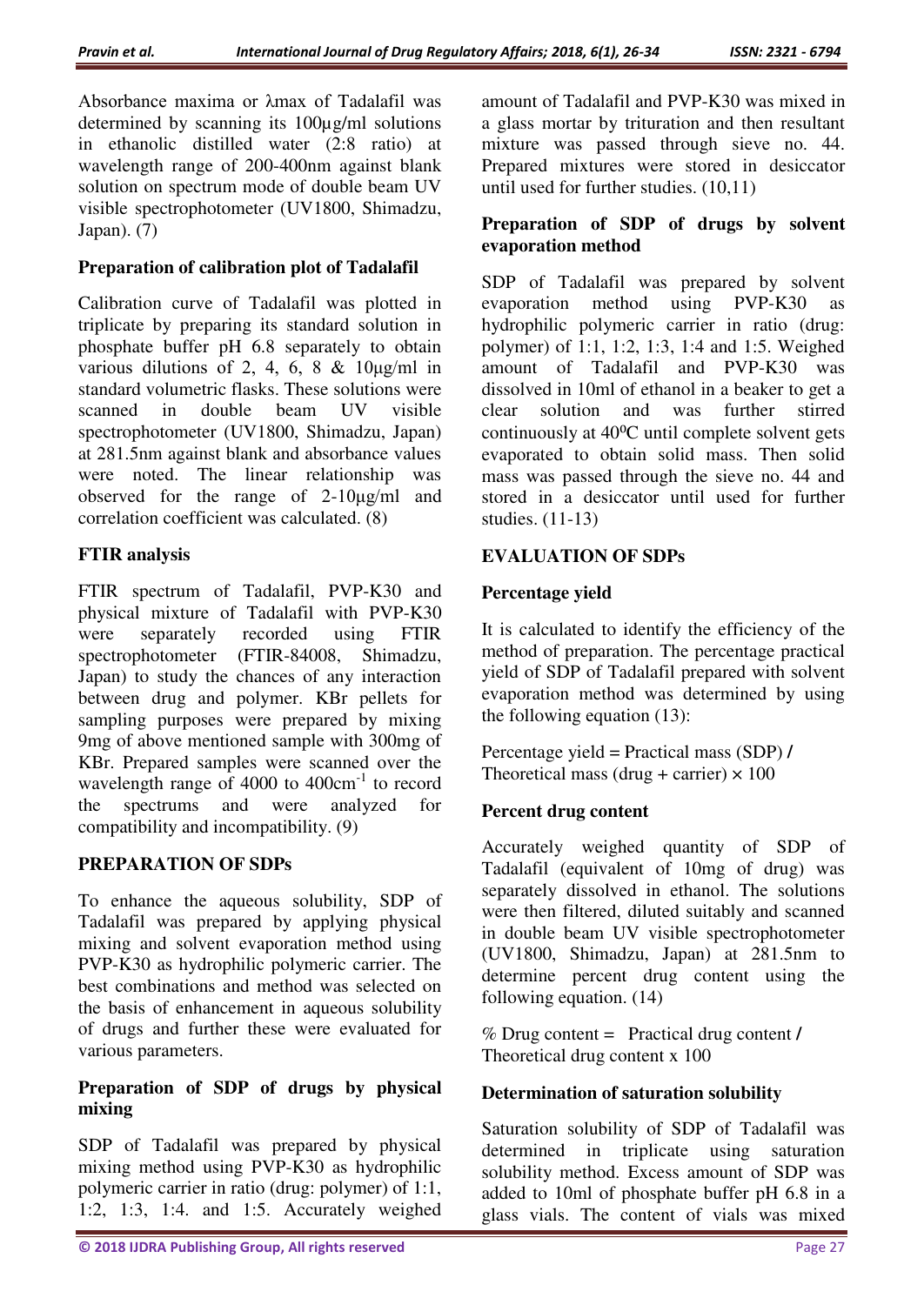vigorously for 30 minutes and further solutions were shaken mechanically to equilibrate. After 72 hours content of each vial was centrifuged for 10 minutes at 2500 rpm. The supernatant of each vial was filtered through 0.45µ membrane filter and then filtrate was diluted suitably with solvent separately. The concentration of Tadalafil was analyzed by double beam UV visible spectrophotometer (UV1800, Shimadzu, Japan) at 281.5nm against blank. (15)

# **Percent drug dissolution study**

Percent drug dissolution study of selected SDP of Tadalafil was performed using USP paddle type apparatus in phosphate buffer pH 6.8 as dissolution medium. SDPs (equivalent to 10 mg of drug) were added to 300 ml of dissolution medium at  $37.0 \pm 0.5$ °C and stirred at 50rpm up to 12 minutes. Sample of 5ml was collected at 0, 2, 4, 6, 8, 10 & 12 minutes and equal volume of fresh medium was added to maintain the volume of dissolution medium. Samples were filtered using membrane filter, diluted suitably and analyzed by double beam UV visible spectrophotometer (UV1800, Shimadzu, Japan) at specified wavelength of drugs against blank.  $(14,16)$ 

# **Stability study**

Stability study for selected SDP of Tadalafil was performed at  $25 \pm 2$ °C /60  $\pm$  5% RH for 90 days. Samples were collected on 0, 30, 60 and 90 days and were analyzed on the basis of determination of drug content. (17)

# **DSC Analysis**

To identify the thermal behavior and crystallinity, DSC analysis of the Tadalafil, PVP-K30 and SDP of Tadalafil were separately recorded using a DSC (DSC-60, Shimadzu, Japan) at a heating rate of 10°C/minutes in the range of 3-400°C under inert nitrogen environment at a flow rate of 40ml/minutes. Samples (2-3 mg) were put in aluminum sampling pan against empty aluminum pan as reference standard and DSC Thermograms were recorded and studied. (9)

### **RESULTS AND DISCUSSION**

# **Determination of λmax of Tadalafil by UV spectroscopy**

UV spectrum of Tadalafil presenting the  $\lambda$ max of drug is shown in figure-1 and  $\lambda$ max was found to be at 281.5nm.



**Figure 1:** UV spectrum of Tadalafil

# **Preparation of calibration plot of Tadalafil**

Calibration plot of Tadalafil in phosphate buffer pH 6.8 indicating the  $R^2$  value is shown in figure-2 and  $R^2$  value was found to be 0.999 which revealed the linearity.

# **FTIR analysis**

FTIR spectrum of Tadalafil, PVP-K30 and physical mixture of Tadalafil and PVP-K30 are

shown in figure- 3, 4  $\&$  5 respectively. FTIR spectrums of physical mixture of Tadalafil and PVP-K30 showed the major peaks of both the components (drug and polymer) when compared with that of FTIR spectrum of pure form of the components. There were no incompatibility or interactions found between drug and PVP-K30 in their SDP forms.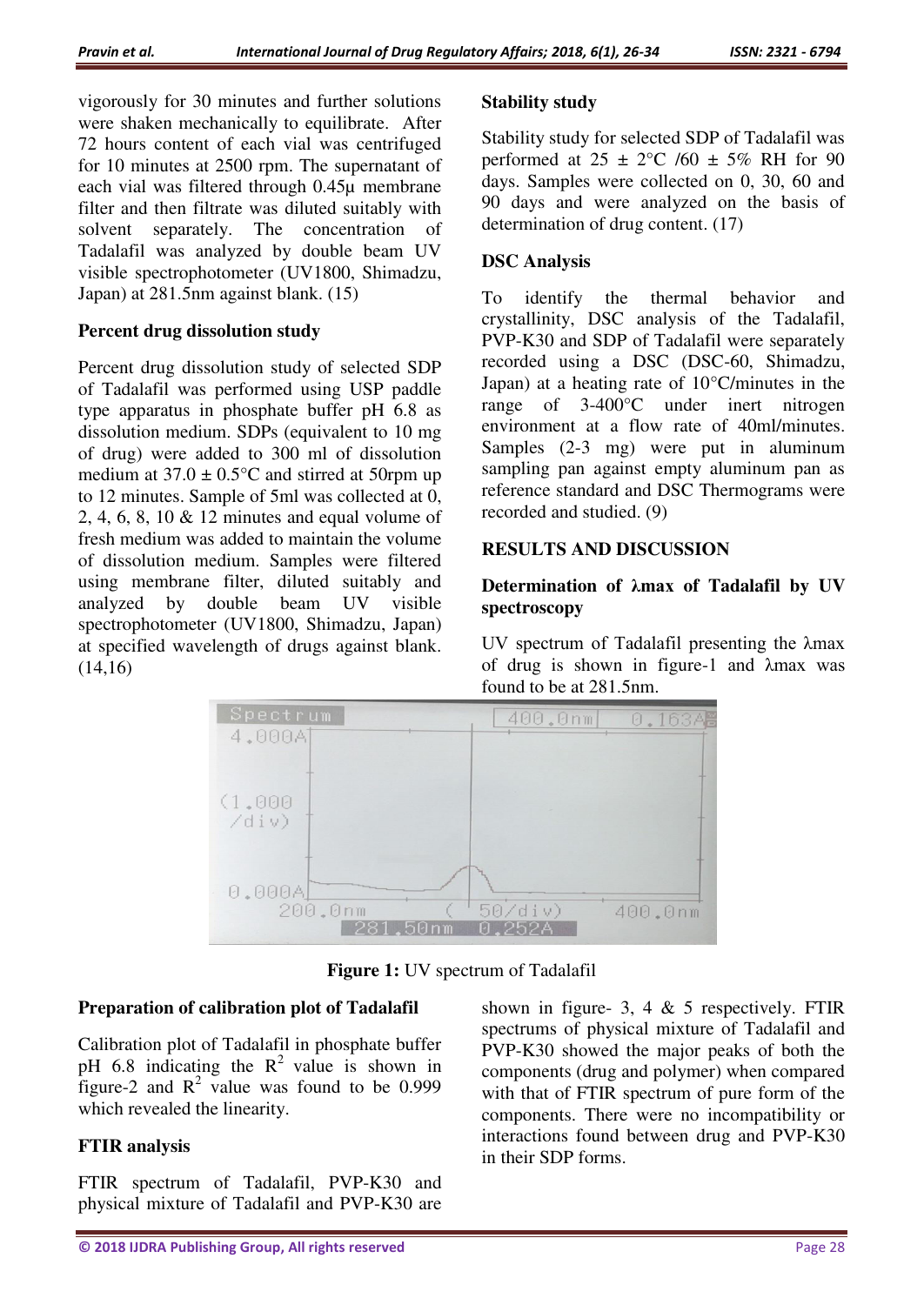

**Figure 2:** Calibration plot of Tadalafil in phosphate buffer pH 6.8 at 281.5nm



**Figure 3:** FTIR spectrum of Tadalafil



**Figure 4:** FTIR spectrum of PVP-K30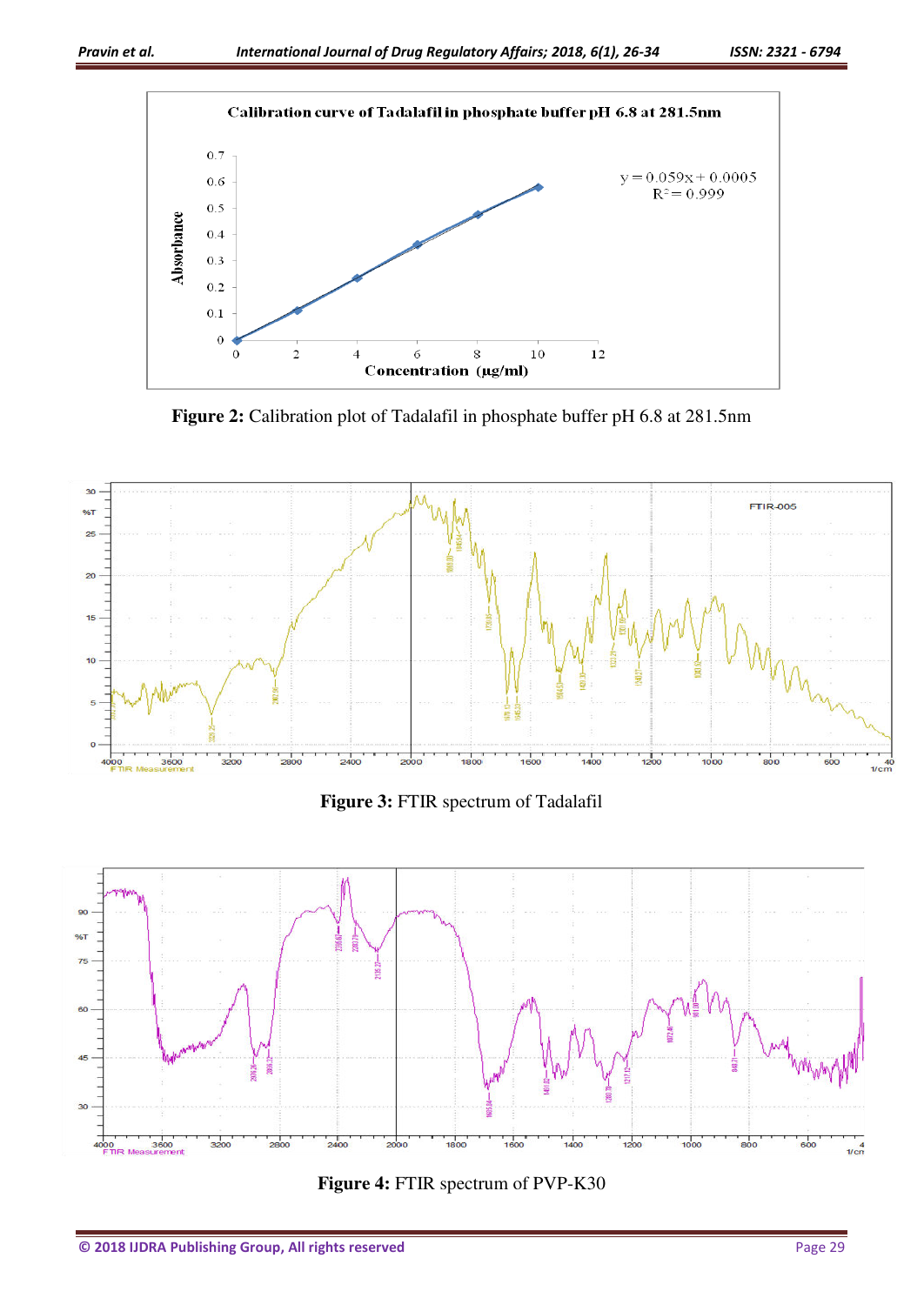

**Figure 5:** FTIR spectrum of physical mixture of Tadalafil and PVP-K30

# **Preparation of SDPs**

SDPs were prepared successfully with both the methods to find out the best suitable combination in terms of enhancement of aqueous solubility of drugs in comparison with their pure form. Observations of saturation solubility studies of SDPs of Tadalafil are shown in table-1 and table-2 for physical mixing and solvent evaporation method respectively.

Results revealed the maximum increase in the aqueous solubility by both the methods for drug: polymer ratio of 1:3 in comparison with 1:1 & 1:2. Whereas, SDPs had not shown any

significant increase in the solubility of Tadalafil on further increasing drug: polymer ratio up to 1:4 and 1:5 in comparison with drug: polymer ratio of 1:3 for both methods.

But, SDPs prepared with solvent evaporation method had shown significant increase in the aqueous solubility as compared with that of SDPs prepared with physical mixing and pure form of Tadalafil. Thus SDPs which were prepared with drug to polymer ratio of 1:3 using solvent evaporation method found to be best and<br>selected for the further studies and selected for the further studies and characterization.

| S.<br>No.      | Drug      | Polymer   | <b>Drug: Polymer ratio</b> | Solubility in phosphate<br>buffer pH 6.8<br>(Average mg/ml $\pm$ SD) |
|----------------|-----------|-----------|----------------------------|----------------------------------------------------------------------|
|                | Tadalafil | $PVP-K30$ | 1:1                        | $0.142 \pm 0.011$                                                    |
|                | Tadalafil | PVP-K30   | 1:2                        | $0.325 \pm 0.014$                                                    |
|                | Tadalafil | PVP-K30   | 1:3                        | $0.592 \pm 0.018$                                                    |
| $\overline{4}$ | Tadalafil | PVP-K30   | 1:4                        | $0.594 \pm 0.013$                                                    |
|                | Tadalafil | PVP-K30   | 1:5                        | $0.595 \pm 0.019$                                                    |

**Table 1: Observation of SDPs prepared by physical mixture (n=6)** 

**Table 2: Observation of SDPs prepared by solvent evaporation method (n=6)** 

| $\Big  \begin{array}{c} S. \\ \text{No.} \end{array}$ | Drug             | Polymer   | Drug : Polymer ratio | <b>Solubility in Phosphate</b><br>buffer pH 6.8<br>$(Average mg/ml \pm SD)$ |
|-------------------------------------------------------|------------------|-----------|----------------------|-----------------------------------------------------------------------------|
|                                                       | <b>Tadalafil</b> | $PVP-K30$ | l • 1                | $0.161 \pm 0.014$                                                           |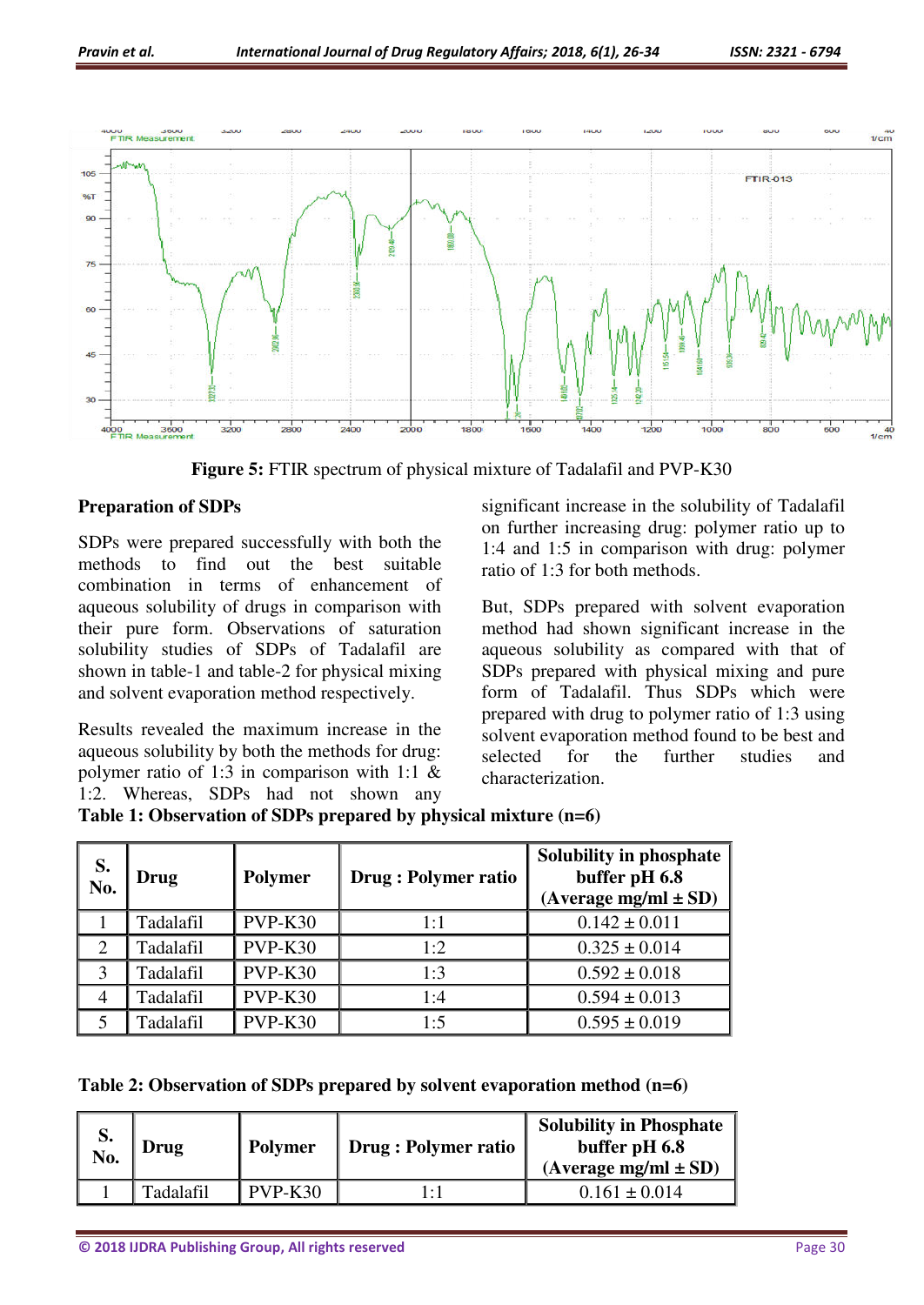| Tadalafil | $PVP-K30$ | 1 $\cdot$ $\gamma$ | $0.392 \pm 0.011$ |
|-----------|-----------|--------------------|-------------------|
| Tadalafil | $PVP-K30$ | 1:3                | $0.647 \pm 0.017$ |
| Tadalafil | $PVP-K30$ | 1:4                | $0.649 \pm 0.015$ |
| Tadalafil | $PVP-K30$ | 1:5                | $0.652 \pm 0.018$ |

### **Evaluation of SDP**

Data of determination of percentage yield, percentage drug content and saturation solubility of SDPs are shown in table-3. Results of percentage yield showed significantly increased yield with increase in the concentration of polymer up to 1:3 ratio. It revealed more than 98.84 % percentage practical yield for selected SDPs.

Percent drug content of SDP was found to be approximately 98.97 % for selected SDPs.

Results showed significantly increased percent drug content with increase in the concentration of polymer up to 1:3 ratio. It also indicated the uniformity of content among the SDPs of Tadalafil.

Result of saturation solubility study revealed approximately 10 fold increased in the aqueous solubility of Tadalafil in their SDP form up to 1: 3 ratio in comparison with that of pure Tadalafil and it also revealed remarkable decrease in crystallinity of Tadalafil in molecular dispersion form with PVP-K30.

| Table 3: Results of evaluation parameters of SDPs $(n=6)$ |  |
|-----------------------------------------------------------|--|
|-----------------------------------------------------------|--|

| S. No. | Tadalafil:<br>PVP-K30 ratio | % Practical Yield<br>(Average $\% \pm SD$ ) | % Drug content<br>(Average $\% \pm SD$ ) | Solubility in<br>phosphate buffer pH<br>$6.8 \text{ (mg/ml)} \pm SD$ |
|--------|-----------------------------|---------------------------------------------|------------------------------------------|----------------------------------------------------------------------|
|        | 1:1                         | $96.35 \pm 1.19$                            | $96.41 \pm 0.56$                         | $0.161 \pm 0.014$                                                    |
|        | 1:2                         | $97.91 \pm 1.45$                            | $97.13 \pm 0.61$                         | $0.392 \pm 0.011$                                                    |
|        | 1:3                         | $98.84 \pm 1.12$                            | $98.97 \pm 0.82$                         | $0.647 \pm 0.017$                                                    |
|        | 1:4                         | $98.86 \pm 1.41$                            | $98.98 \pm 0.97$                         | $0.649 \pm 0.015$                                                    |
|        | 1:5                         | $98.89 \pm 1.73$                            | $98.98 \pm 0.94$                         | $0.652 \pm 0.018$                                                    |

### **Percent drug dissolution studies**

The percent drug dissolution data of selected SDP of Tadalafil are shown in table-4 and figure-6. Percentage drug dissolution of selected SDP of Tadalafil was found to be  $95.96 \pm$ 1.15%. It suggested rapid and almost complete dissolution of Tadalafil up to 12 minutes in their SDP form with PVP-K30.

| Table 4: Data of percent dissolution studies of selected SDP of drugs (n=6) |  |  |  |
|-----------------------------------------------------------------------------|--|--|--|
|-----------------------------------------------------------------------------|--|--|--|

| <b>S. No.</b> | Time (minutes) | Percent drug dissolution (Average $\% \pm SD$ )<br><b>Tadalafil SDP</b> |
|---------------|----------------|-------------------------------------------------------------------------|
|               |                |                                                                         |
|               |                | $28.57 \pm 1.13$                                                        |
|               |                | $40.13 \pm 1.03$                                                        |
|               |                | $57.34 \pm 1.17$                                                        |
|               |                | $73.92 \pm 1.14$                                                        |
|               |                | $84.45 \pm 1.19$                                                        |
|               |                | $95.96 \pm 1.15$                                                        |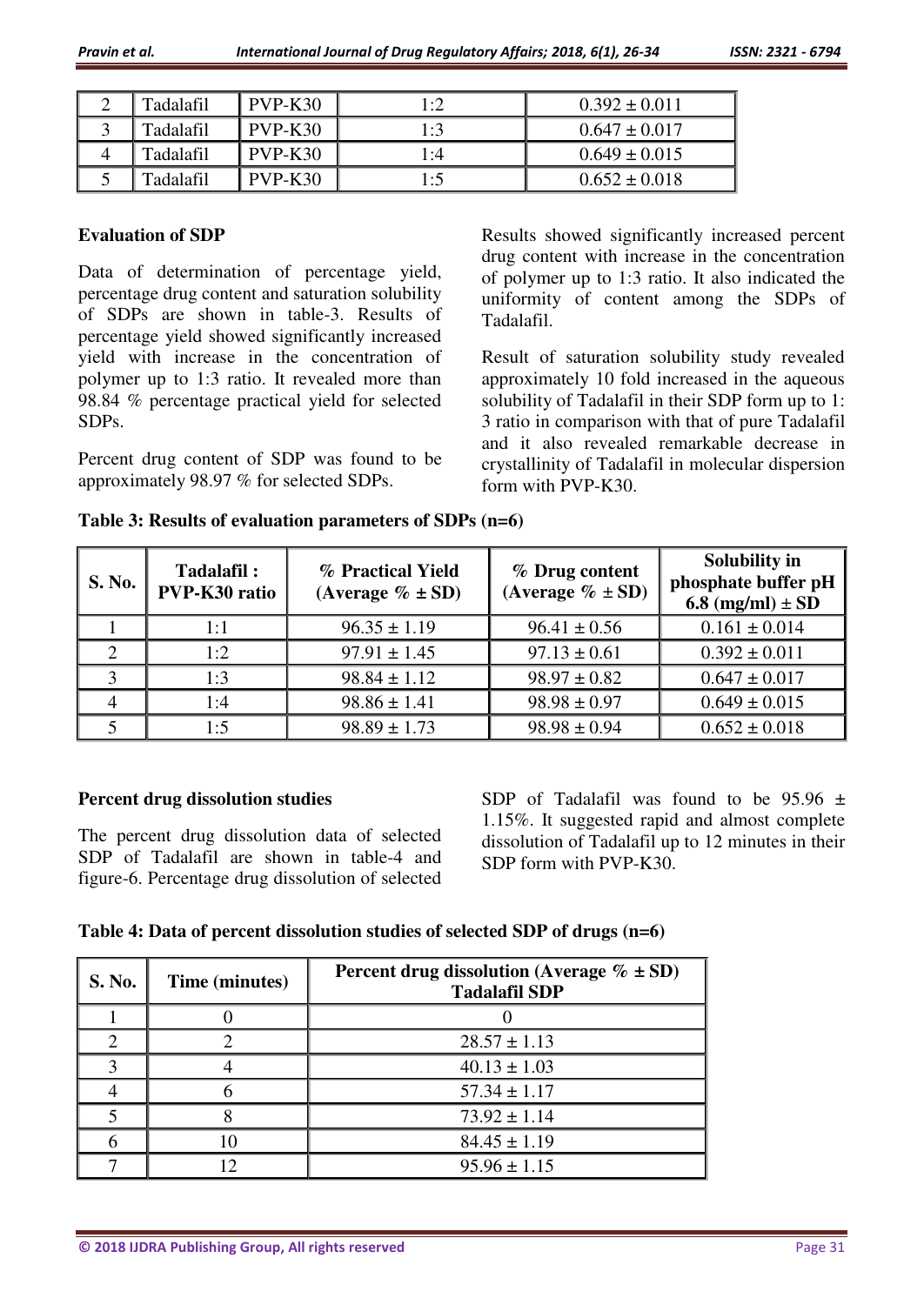

**Figure 6:** Graphical representation of percent dissolution studies of selected SDP of drugs

### **Stability study**

Stability study data of selected SDP of Tadalafil are shown in Table-5. Based on the results of periodic drug content determination there was

no significant signs of instability found up to 90 days of the study for SDPs of Tadalafil and it suggested the good stability of Tadalafil in their SDP form.

|  |  | Table 5: Data of stability studies of selected SDP of Tadalafil (n=6) |
|--|--|-----------------------------------------------------------------------|
|--|--|-----------------------------------------------------------------------|

| <b>Sampling Time</b> | Percent drug content<br>(Average $\% \pm SD$ ) |  |
|----------------------|------------------------------------------------|--|
| Initial              | $98.97 \pm 0.82$                               |  |
| After 30 days        | $98.75 \pm 1.09$                               |  |
| After 60 days        | $98.68 \pm 1.10$                               |  |
| After 90 days        | $98.61 \pm 1.11$                               |  |

### **DSC analysis**

DSC Thermogram of Tadalafil, PVP-K30 and SDP of Tadalafil are shown in figure- 7, 8 & 9 respectively. DSC Thermogram of Tadalafil showed the sharp endothermic peak at  $305.20^{\circ}$ C indicated the melting point of Tadalafil and the high intensity of peak also suggested its crystalline behavior. DSC Thermogram of PVP-

K30 showed the broad endothermic peak at 92.34⁰C indicated the melting point of PVP-K30 and broader peak suggested its highly amorphous nature. DSC Thermogram of SDP of Tadalafil showed one endothermic peak at  $67.75^{\circ}$ C and showed the absence of crystalline peak of Tadalafil in comparison with Thermogram of pure Tadalafil. It suggested the reduced crystallinity of drug in the molecular dispersion form with PVP-K30.



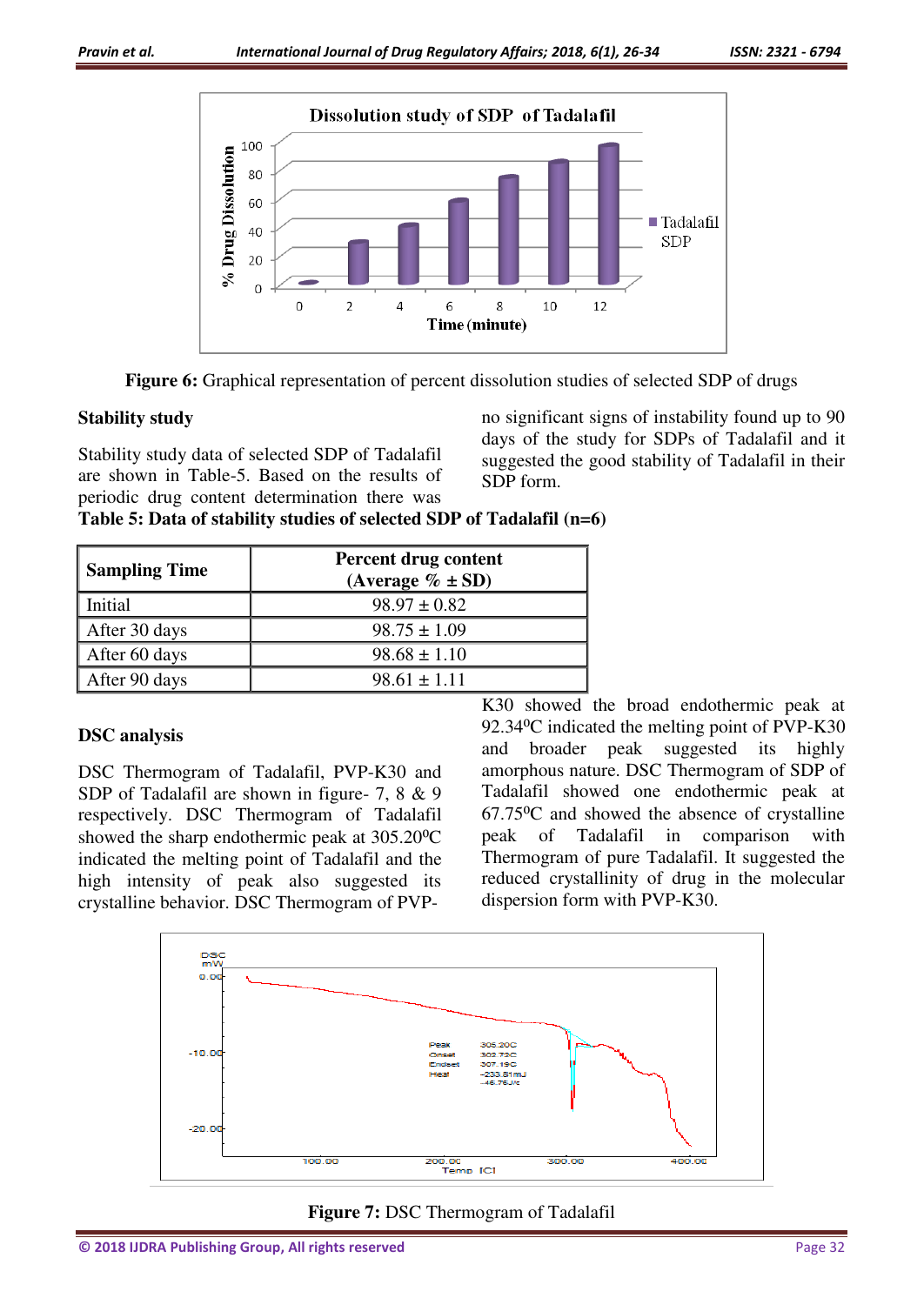

**Figure 8:** DSC Thermogram of PVP-K30



**Figure 9:** DSC Thermogram of SDP of Tadalafil

### **CONCLUSION**

Best solid dispersion form of Tadalafil was prepared by solvent evaporation method using PVP-K30 up to 1:3 ratio. FTIR study revealed compatibility of Tadalafil with PVP-K30. DSC study also suggested the significant decrease in the crystalline nature of the drug. Moreover, selected SDPs were also found to be stable up to 3 months of the study. Based on the results, it can be concluded that SDPs shown remarkable increase in the aqueous solubility and dissolution of Tadalafil and it may improve oral bioavailability of drug as compared with plain Tadalafil.

### **ACKNOWLEDGEMENT**

The author is especially thankful to Shagun Pharma, Indore for providing Tadalafil as a gift sample.